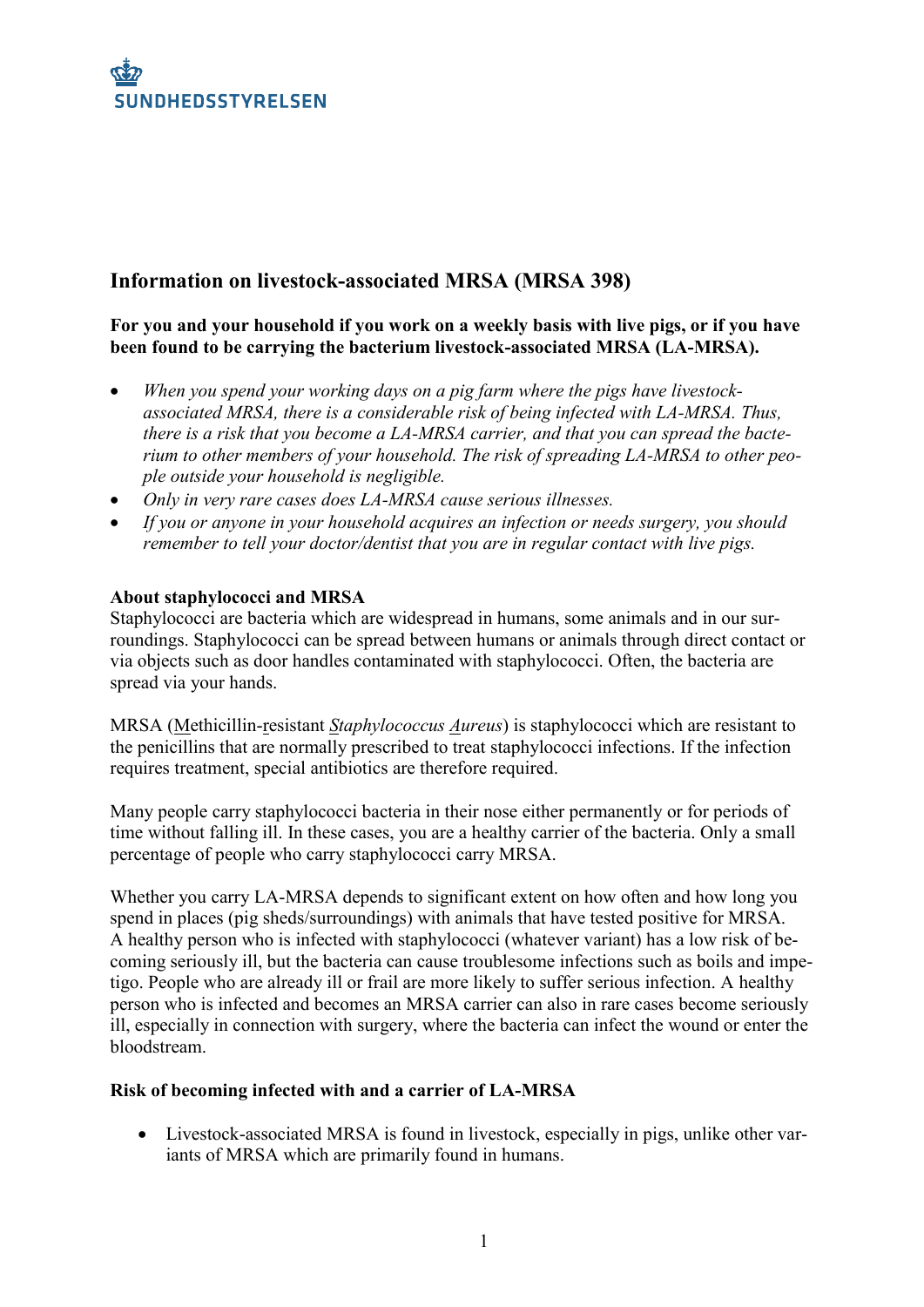- People who work on a weekly basis with pigs carrying LA-MRSA frequently become carriers of LA-MRSA.
- LA-MRSA is not spread that often from person to person, but can however be spread to other persons within a household. It is rarely found on persons who are not in direct contact with live pigs.

People who work in a stock of pigs, where the pigs are carrying LA-MRSA, are being continuously exposed to LA-MRSA. This is because the pigs carry the LA-MRSA on their skin or in their snouts. In the pig housing, LA-MRSA is in the dust, on all the surfaces and in the air. Thus, it is impossible to avoid coming into contact with the bacterium when spending time in the pig shed. And you will not be able to tell whether you are carrying MRSA.

Not all people can carry MRSA. Studies have shown that approx. 30-80 per cent of people who work with pig herds which have tested positive for LA-MRSA become carriers. People who are not regularly exposed to LA-MRSA usually lose the bacterium spontaneously within a few days. Therefore, there is basically no risk of becoming a carrier through making one-off visits to pig herds.

The risk of becoming a carrier is very small if you work with/handle dead pigs, for example at a slaughterhouse. And there are no risks associated with eating pork. There is a small risk of becoming a carrier through handling raw meat with MRSA, so also in this respect it is important to maintain good hygiene standards when handling raw meat.

It is rare that LA-MRSA is spread to people outside the household, and there is therefore no reason why you should not have visitors or visit other people, engage in sport or other social activities.

## **Danish Health Authority guidance**

The Danish Health Authority's guidance<sup>1</sup> emphasises that a person who is MRSA-positive, including LA-MRSA:

- Is entitled to the same health services as everyone else
- Is able to attend school and be in childcare. If a child has symptoms of serious illness such as sores or boils, the child should generally stay at home until he or she is better<sup>2</sup>.

## **Illness, hospitalisation or surgery**

 $\overline{a}$ 

If you contract an infection or need to be hospitalised, you must remember to tell your doctor (or dentist) that you work with pigs on a weekly basis. This also applies to other members of your household.

Informing the doctor in this way ensures that you can be given the right treatment in connection with an infection or prior to surgery. It may be a good idea to bring this information letter with you to your doctor/dentist.

<sup>&</sup>lt;sup>1</sup> Guidance on preventing the spread of MRSA,  $3<sup>rd</sup>$  edition. Danish Health Authority 2016

 $2$  Infectious diseases among children and young people. Guidance on preventive measures in childcare institutions, schools etc. Danish Health Authority 2013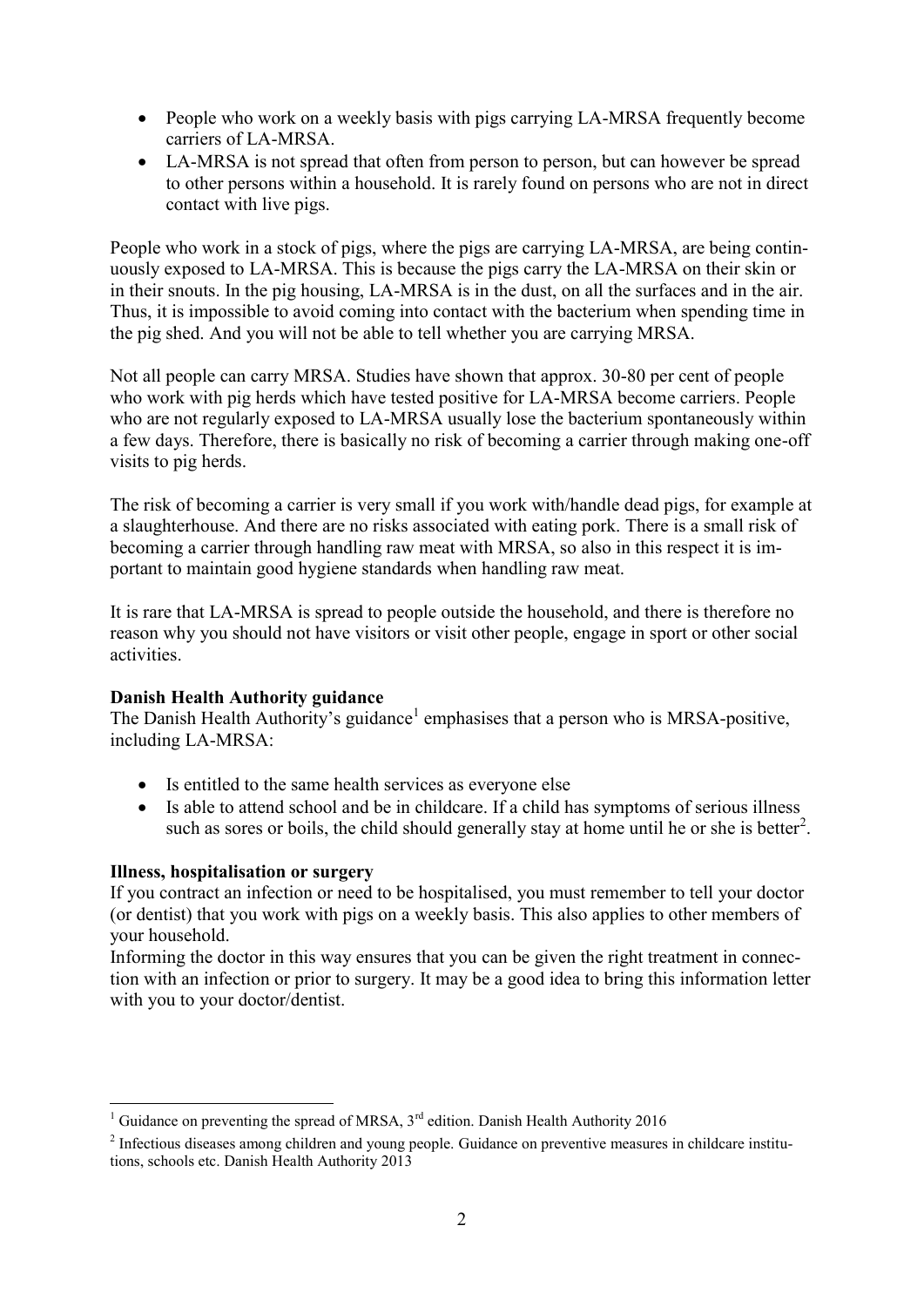If you are admitted to hospital, the staff will take various measures to prevent the spread of MRSA, for example they will wear hospital gowns and gloves, and you will be placed in a private room.

## **Treatment of LA-MRSA carriage**

The guidance issued by the Danish Health Authority<sup>3</sup> recommends that people carrying MRSA are treated with antibiotic nasal ointment, wash with an antibacterial soap and clean their homes in order to treat MRSA carriage. For persons who have weekly contact with pigs, it makes no sense to attempt treating MRSA carriage, as they are continually being exposed to the bacterium.

## **Examination, treatment and follow-up**

- If you are shown to have LA-MRSA, everyone in your household will have swabs taken from their nose and throat.
- People who are in weekly contact with pigs only need treatment if they stop working with pigs. If there are special factors, for example a serious illness in your family, you should discuss this with your doctor.
- Members of your household who do not regularly enter the pig sheds but who are carriers of LA-MRSA are advised to undergo treatment to remove the bacterium because the risk of reinfection is very small; see Information on treatment of MRSA carriers.

## **Healthcare and nursing staff**

Healthcare staff who carry LA-MRSA and who are in contact with patients must, as in the case of other MRSA variants:

- Receive one-to-one hygiene instruction from their local infection hygiene unit.
- Receive treatment and follow-up. If you continue to test positive for LA-MRSA, you need to contact your local infection hygiene unit with a view to an individual treatment and follow-up plan.

Healthcare staff who lives in a household where one person is an LA-MRSA carrier but who is him/herself MRSA-negative must be tested for MRSA every six months (as for other MRSA variants).

## **How is it possible to reduce the spread of LA-MRSA from pig sheds?**

The recommendations are relevant for people who work on a weekly basis with pigs, and do not apply to people who only occasionally enter pigs housing units.

- People who work with pigs herds which have LA-MRSA should wash their hands regularly with water and soap or disinfect their hands with sanitiser which contains glycerol. Hand disinfection is faster and gentler for the hands, but your hands must NOT be wet or moist or visibly dirty, because the sanitiser is deactivated by damp and dirt. Dirty hands must first be washed with soap and water and dried before being rubbed with sanitiser.
- Soap (preferably liquid) and sanitiser containing glycerol must be available beside all washbasins.

 $\overline{a}$ <sup>3</sup> Guidance on preventing the spread of MRSA,  $3<sup>rd</sup>$  edition. Danish Health Authority 2016